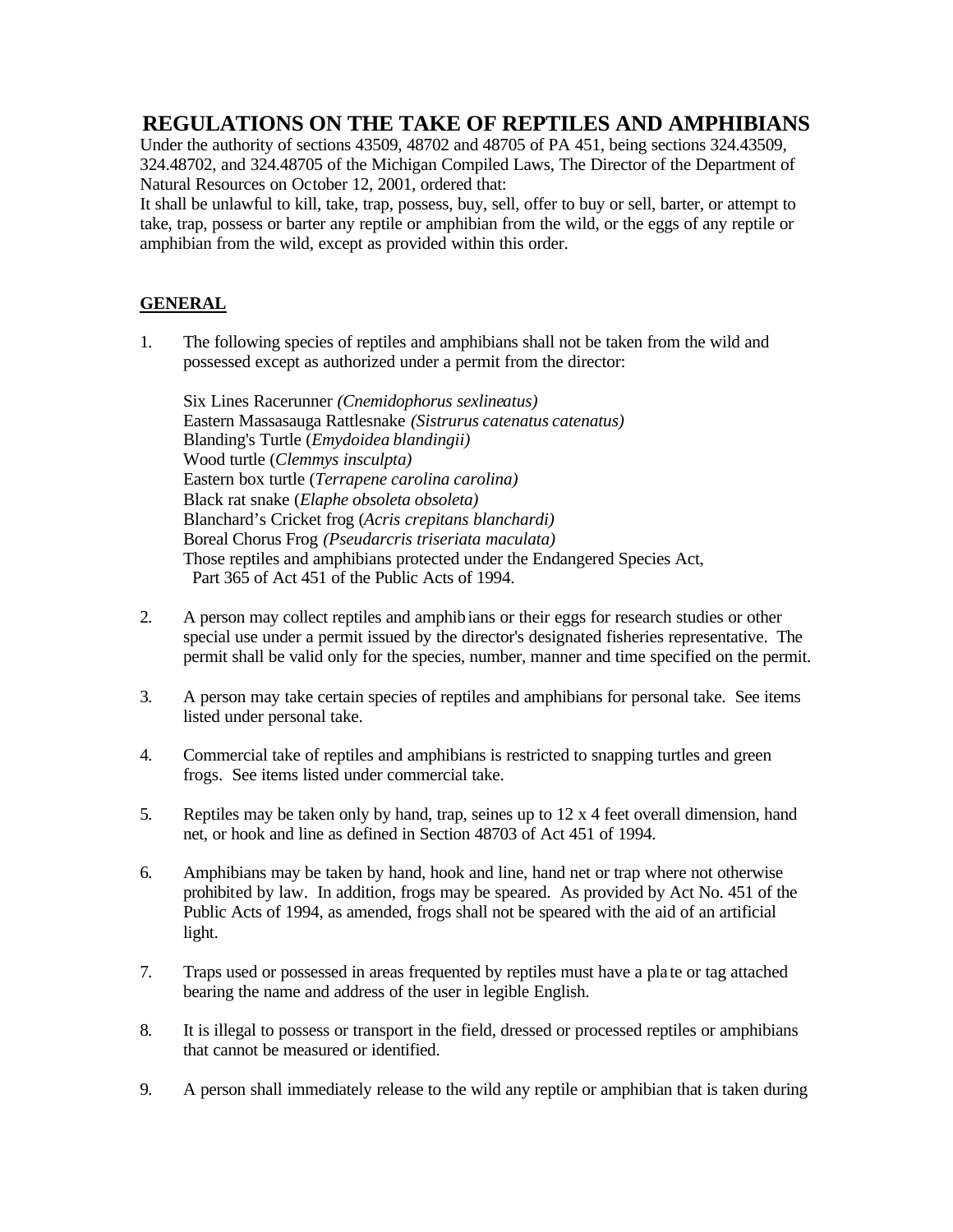a closed season, is under the legal size, or is otherwise protected.

- 10. Snapping and softshell turtles may only be taken each year from July 1 to September 30 in the Lower Peninsula, and from July 15 to September 30 in the Upper Peninsula.
- 11. A person may only take and possess snapping turtles with a carapace length of 12 inches or more.
- 12. Reptile eggs may not be disturbed or removed from the wild except as authorized under a permit by the Director.

## **PERSONAL TAKE**

- 1. Traps used for the taking of turtles shall be limited to no more than 3 traps, shall be constructed and set in a manner to allow turtles to surface and breathe, and shall be constructed of mesh at least 1 inch wide at the narrowest measurement.
- 2. Reptiles other than snapping turtles, softshell turtles and those species listed under General Section #1 of this order may be taken at any time.
- 3. Amphibians other than those listed under General Section #1 may be taken from the last Saturday in May to November 15.
- 4. A fishing license is required for those 17 years and older to take reptiles and amphibians for personal use.
- 5. All reptiles and amphibians taken for personal take shall not be bought, sold or offered for sale.
- 6. The daily limit for reptiles other than snapping turtles shall be a combination of 3. The daily limit for snapping turtles shall be 3 for personal take under a sport fishing license. The possession limit for reptiles other than snapping turtles shall be a combination of 6. The possession limit for snapping turtles shall be 6.
- 7. The daily and possession limit for amphibians shall be 10 in combination.

## **COMMERCIAL TAKE**

- 1. A commercial reptile and amphibian license is required of a person to take, trap, catch or fish for snapping turtles and green frogs for commercial purposes. Snapping turtles and green frogs taken under the authority of a commercial reptile and amphibian license in accordance with this order, may be bought and sold as specified in the following regulations.
- 2. The commercial take and sale of turtles and frogs is permitted as following:
	- a. Species permitted for commercial sale under a Michigan reptile and amphibian license:

Snapping turtles (*Chelydra serpentina)* Green frog (*Rana clamitans)*